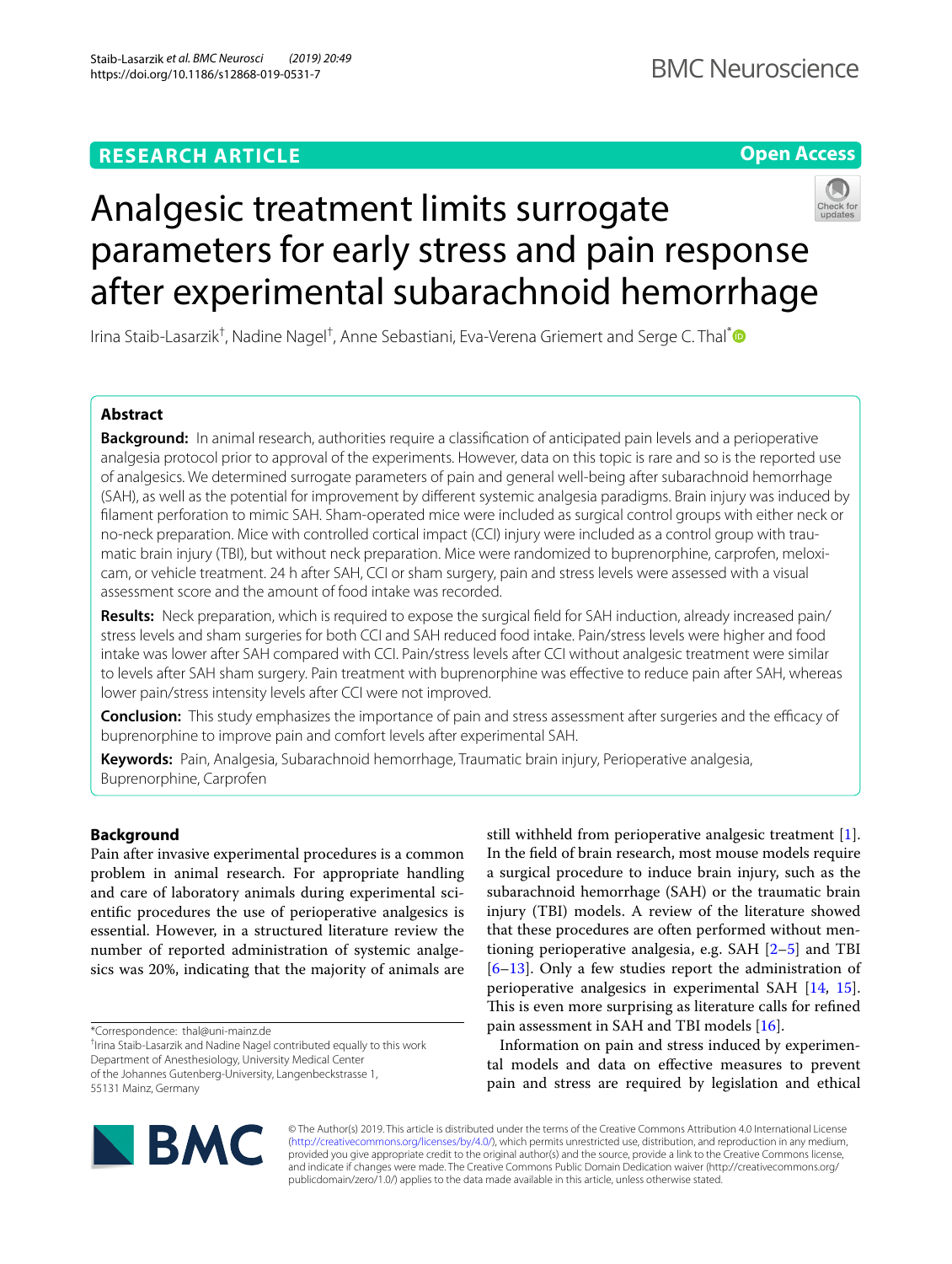authorities prior to approval of experiments. There are few recommendations on postoperative analgesia for laboratory animals such as the recommendations of the German Society for laboratory animal science (GV-Solas [[17\]](#page-6-8)); however, these are not adapted to the respective experimental models.

The purpose of the present study was to provide missing data in a commonly used model of experimental SAH in mice. The study was designed to quantify perioperative pain and stress levels and to determine the best choice of three recommended systemic analgesic paradigms. For a better comparability perioperative pain and stress levels were also determined after isolated brain injury by controlled cortical impact (CCI). Sham-operated mice were included as control groups for stress by the surgical procedure itself.

## **Methods**

All experiments were approved by the local Animal Ethics Committee (Landesuntersuchungsamt Rheinland-Pfalz) and performed in accordance with the German animal protection law. A total of 87 male C57Bl/6N mice (weight 18–23 g, Charles River Laboratories, Sulzfeld, Germany) were included in the study.

#### **Experimental groups**

## *SAH groups*

Mice were randomized to the following groups: treatment with buprenorphine (BUP,  $n=8$ ), carprofen (CAR,  $n=8$ ), meloxicam (MEL,  $n=8$ ), vehicle (VEH,  $n=8$ ), or sham-operation without analgesic treatment (SHAM,  $n=5$ ).

## *CCI groups*

Mice were randomized to the following groups  $(n=10/$ group): treatment with buprenorphine (BUP), carprofen (CAR), meloxicam (MEL), vehicle (VEH), or sham-operation without analgesic treatment (SHAM).

SHAM groups without analgesic treatment were included to determine the pain levels that are solely related to the surgical procedures and not due to the experimentally induced brain pathologies.

## **Drug administration**

Buprenorphin (Temgesic®, Essex, Munich, Germany) was diluted in 0.9% NaCl to the concentration 0.01 mg/ ml and administered in a dosage of 0.1 mg/kg subcutaneously (s.c.). Carprofen (Rimadyl®, Pfzer GmbH, Berlin, Germany) was diluted in 0.9% NaCl to the concentration 0.5 mg/ml and s.c. administered in a dosage of 5 mg/kg. Meloxicam (Metacam®, Boehringer Ingelheim, Germany) was diluted in 0.9% NaCl to the concentration 0.1 mg/ml and s.c. administered in a dosage of 1 mg/kg. Injection volume was dependent on daily body weight and 0.1 ml of each solution was injected for every 10 g body weight. The frst injection was administered during anesthesia prior to the beginning of surgery. Buprenorphine and carprofen injections were repeated after 12 h. Animals with meloxicam and vehicle were administered a vehicle injection (0.9% NaCl) after 12 h. The applied dosages were based on the recommendations of the German Society for laboratory animal science (GV-Solas [[17](#page-6-8)]).

#### **Animal preparation**

Anesthesia was induced in a bell jar flled with 4% isofurane (Abbott, Wiesbaden, Germany) and maintained by inhalation via face-mask  $(1.4-2\%$  isoflurane in 40% O<sub>2</sub> and 60%  $N_2$ ). A thermostatically regulated, feedback-controlled heating pad was used to maintain body temperature at 37 °C (Hugo Sachs, March-Hugstetten, Germany). After surgery, animals were placed in a neonatal incubator (IC8000, Draeger, Luebeck, Germany) for 1 h with controlled air temperature (33 °C) and ambient humidity (35%) to maintain a constant body temperature.

#### **Subarachnoid hemorrhage**

The subarachnoid hemorrhage model was performed as previously described [\[18](#page-6-9)]. In brief, the neck was opened by a midline incision and the left carotid artery was exposed by surgical preparation. A 5-0 monoflament was advanced via the external carotid artery into the internal carotid artery until the ipsilateral cerebral blood flow (CBF) decreased to ensure the position of the tip of the flament near the bifurcation of the internal carotid artery and the middle cerebral artery. Then the filament was pushed forward until a sudden increase of the intracranial pressure (ICP) indicated successful induction of SAH. Subsequently, the suture was withdrawn into the external carotid artery to allow full perfusion of the internal carotid artery. For monitoring of ICP, a Codman ICP microsensor (Johnson & Johnson Medical GmbH, Norderstedt, Germany) was placed in the epidural space of the right hemisphere. A fexible laser-Doppler probe (Perifux 4001, Perimed, Järfälla, Sweden) was glued onto the skull above the territory of the left middle cerebral artery for assessment of regional cerebral blood flow. Both probes were removed after surgery.

## **Subarachnoid hemorrhage—sham operation**

In sham operated animals, the same surgical procedure was performed including the preparation of the left carotid artery. However, no intracranial bleeding was induced by advancement of flament and no ICP probe was placed. In detail, a 1 cm midline incision was made between the manubrium and the jaw. The submandibular glands were bluntly divided to expose the surgical feld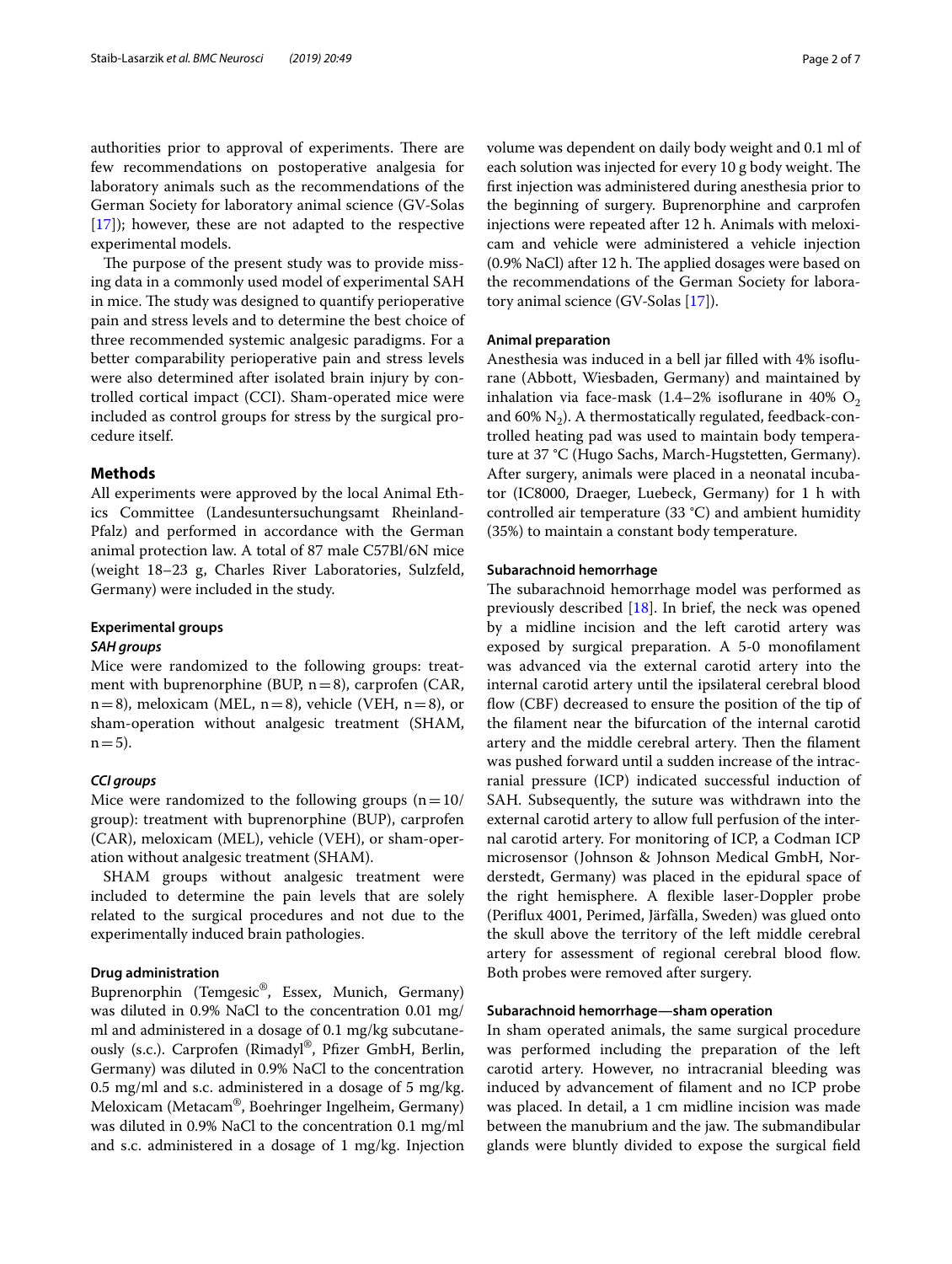beneath. The carotid artery was separated from the vagus nerve. The bifurcation of the common carotid artery into the left external carotid artery (ECA) and left internal carotid artery (ICA) was identifed, and the ECA and ICA were isolated from surrounding nerves and fascia. The ECA was then ligated. Great care was taken to minimize damage to trachea, sternocleidomastoid muscle and the small nerve fbers that are adjacent to the carotid artery. Afterwards, the skin was carefully closed, isofurane discontinued, and the animals transferred to their cages.

#### **Traumatic brain injury**

The brain trauma model was performed as previously described  $[19]$  $[19]$  $[19]$ . The skull was fixed in a stereotactic frame (Kopf Instruments, Tujunga, USA) and a craniotomy was performed above the right parietal cortex between the sagittal, lambdoid, and coronal sutures, and the insertion of the temporal muscle with a saline cooled high-speed drill. The lesion was induced perpendicular to the surface of the brain with a custom fabricated pneumatic controlled cortical impactor device (L. Kopacz, Mainz, Germany; diameter of the impactor tip: 3 mm; impact velocity: 8 m/s; impact duration: 150 ms; displacement: 1 mm). The craniotomy was closed with the initially removed bone fap using conventional tissue glue (Histoacryl®, Braun-Melsungen, Germany). The skin was carefully closed, isofurane discontinued, and the animals transferred to their cages.

#### **Traumatic brain injury—sham operation**

In sham operated animals, the same surgical procedure was performed including the preparation of the skull and removal of the bone fap. In detail, the skull was fxed in a stereotactic frame (Kopf Instruments, Tujunga, USA). The skin was opened with a 1.5 cm midline incision. A craniotomy was performed above the right parietal cortex between the sagittal, lambdoid, and coronal sutures, and the insertion of the temporal muscle with a saline cooled high-speed drill. Afterwards the bone fap was remove. The craniotomy was closed with the removed bone flap and fixed with conventional tissue glue (Histoacryl®, Braun-Melsungen, Germany). The skin was carefully closed, isofurane discontinued, and the animals transferred to their cages.

## **Pain assessment**

Body weight was measured before surgery and before euthanasia. Food intake was measured 24 h preoperatively and 24 h postoperatively. For assessment of food intake, three pre-dried food pellets were weighed before placement in the cage and after 24 h. The remaining weight of the pre-dried uneaten pellets was subtracted from the initial weight. For better comparison, food intake was calculated per 1 g body weight (daily food intake/actual body weight).

Pain intensity was assessed with the visual assessment score adapted from Adamson et al. (Table [1\)](#page-2-0) [\[20](#page-6-11)]. Points were awarded for abnormal animal behavior (best 0 points, worst 29 points). Pain levels were assessed directly before surgery and 24 h after the end of surgery directly before euthanasia, which means 12 h after the last pain treatment with buprenorphine and carprofen or 24 h after the last pain treatment with meloxicam. Scoring was performed by an experienced investigator blinded to the group allocation and experienced in the use of the visual assessment score after brain trauma in mice. After performance of the scoring task animals were

<span id="page-2-0"></span>**Table 1 Criteria for the visual assessment score, points are awarded for abnormal animal behavior (best 0 points, worst 29 points)**

| Item                     | <b>Points</b>                     | Best     | Worst          |
|--------------------------|-----------------------------------|----------|----------------|
| Nest building            | (0) Normal                        | 0        | $\overline{2}$ |
|                          | (1) Use of paper towel            |          |                |
|                          | (2) No use of paper towel         |          |                |
| Teeth grinding           | (2) If present                    | 0        | 2              |
| Vocalization             | (2) If present                    | 0        | $\overline{2}$ |
| Hair coat                | (0) Normal                        | 0        | 6              |
|                          | (2) Not well groomed              |          |                |
|                          | (4) Rough, dirty                  |          |                |
|                          | (6) Very rough, dirty             |          |                |
| Eyes                     | (0) Open, alert                   | 0        | 4              |
|                          | (2) Squinted                      |          |                |
|                          | (4) Closed                        |          |                |
| Coordination and posture | (0) Normal                        | $\Omega$ | 6              |
|                          | (1) Lightly hunched               |          |                |
|                          | (2) Walks hunched                 |          |                |
|                          | (3) Walks hunched and slowly      |          |                |
|                          | (4) No running                    |          |                |
|                          | (5) Hunched, strumbles            |          |                |
|                          | (6) Hunched, no movement          |          |                |
| Overall condition        | (0) Normal                        | $\Omega$ | 3              |
|                          | (1) Rough, acts normal            |          |                |
|                          | (2) Rough, depressed              |          |                |
|                          | (3) Very rough, very<br>depressed |          |                |
| Withering                | (0) Skin fold $<$ 1 s             | $\Omega$ | $\overline{4}$ |
|                          | $(2)$ Skin fold $> 1$ s           |          |                |
|                          | (4) Skin fold $> 2$ s             |          |                |
| Total                    |                                   | $\Omega$ | 29             |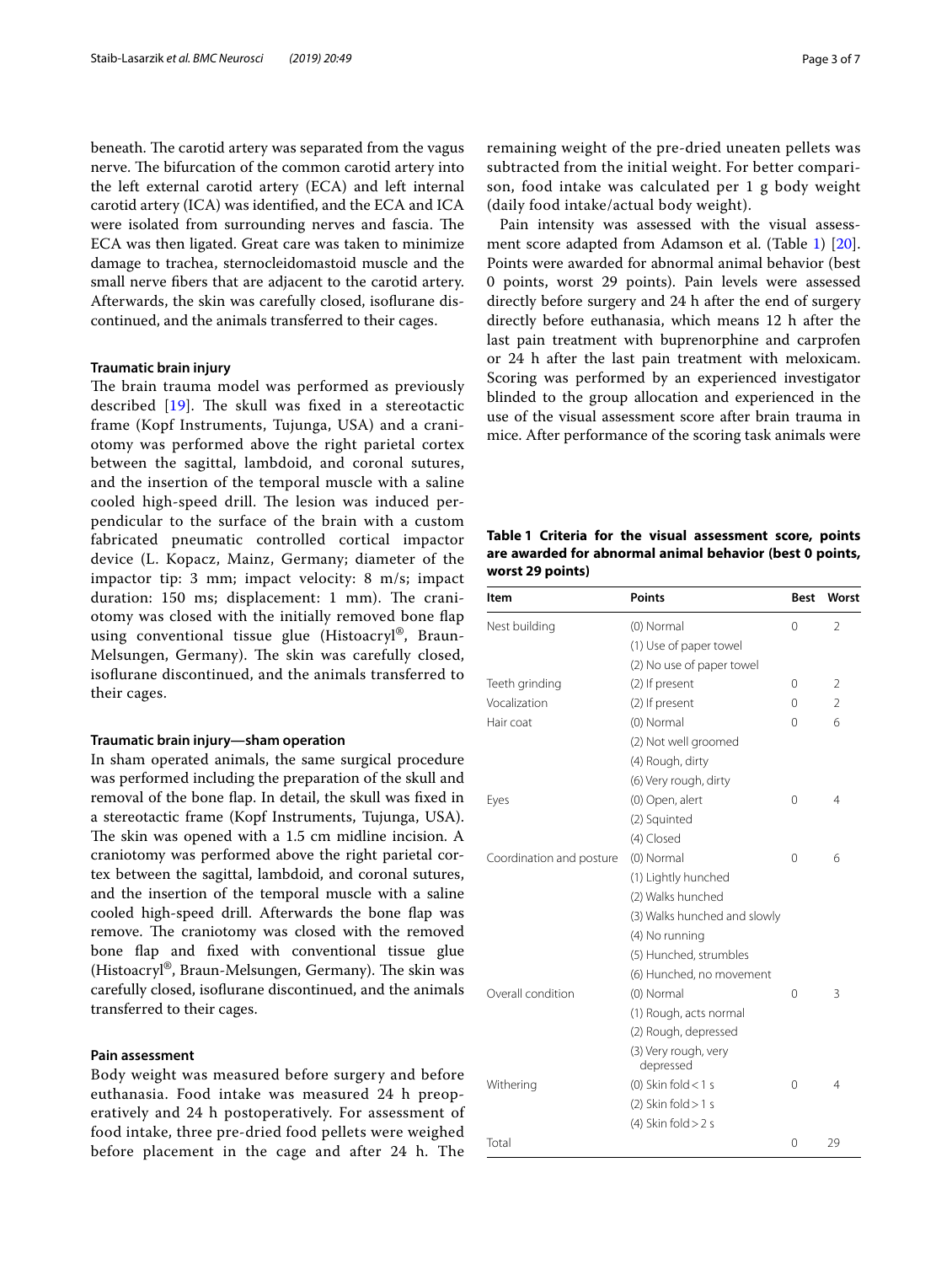killed by cervical dislocation after 1-min exposure to 4 % isoflurane.

#### **Statistical analysis**

Statistical analysis was performed with GraphPad Prism 8 (GraphPad Software, La Jolla, CA). Intracranial pressure at baseline and peak ICP levels were analyzed with one-way ANOVA and Holm–Šidák's multiple comparison test. Visual assessment score data are presented as box plots and were compared with Kruskal–Wallis-Test and Dunn's multiple comparisons test for post hoc comparisons. Power analyses yielded a power of 89% for the SAH groups and 96% for the CCI groups regarding differences in the pain assessment score. Food intake data are presented as  $mean \pm SD$  and were analyzed with one-way ANOVA before and after brain injury. Due to the limited power in small samples, we did not perform formal goodnessof-fit tests prior to the ANOVA, but instead relied on the graphical assessment of distribution characteristics [[21](#page-6-12)]. Normality was checked by inspecting the unimodality and symmetry of histograms and standard deviations. For post hoc comparisons, Holm–Šidák's multiple comparison test was employed. Difference between before and after brain injury were determined between the SHAM groups with the Welch's t-test. Differences were considered significant at the P < 0.05 level.

## **Results**

## **Mortality**

All mice of the CCI and sham groups survived and completed the study protocol. In the SAH groups, three animals of each group (with the exception of sham-operated animals) died within 24 h due to seriously weakened overall conditions. These mice were excluded from the study protocol.

## **Intracranial pressure after SAH**

Intracranial pressure was continuously monitored with the ICP probe before, during, and after the induction of SAH. Baseline values did not difer between groups (VEH  $20.2 \pm 9.1$  mmHg, BUP  $13.2 \pm 3.1$  mmHg, CAR  $14.8 \pm 5.8$  mmHg, MEL  $13.8 \pm 5.0$  mmHg). Peak values did not difer between groups as well (VEH 54.4±17.8 mmHg, BUP 53.6±19.6 mmHg, CAR  $48.2 \pm 18.0$  mmHg, MEL  $69.8 \pm 19.8$  mmHg).

## **Pain and stress levels**

The visual assessment score was determined as indicator for perioperative pain and stress intensity (Fig. [1a](#page-3-0), b). Visual assessment score levels signifcantly increased after performance of SAH compared with sham-operated animals (VEH  $13.0 \pm 3.7$  vs. SHAM  $6.4 \pm 1.3$  points,  $P=0.0316$ ,  $n=5$  each, Kruskal–Wallis test: N=25,  $H = 18.67$ ,  $P = 0.0009$ ). Similar to SAH, visual assessment score levels after CCI demonstrated signifcant diferences between CCI and sham-operated animals (VEH 5.9 $\pm$ 4.2 vs. SHAM 0.9 $\pm$ 1.0 points, P=0.0154, n=10 each, Kruskal–Wallis test:  $N = 50$ ,  $H = 18.69$ ,  $P = 0.0009$ ). Visual assessment score levels difered substantially in respect that absolute visual assessment score levels after CCI (VEH) were similar to scores after SAH sham surgery. After SAH, only BUP  $(7.0 \pm 1.2 \text{ points}, P=0.0478)$ signifcantly reduced distress compared with VEH and compared with MEL treatment  $(13.4 \pm 0.55$  points,  $P=0.0205$ ), whereas all treatment protocols failed to infuence the rather low visual assessment score levels after CCI.

<span id="page-3-0"></span>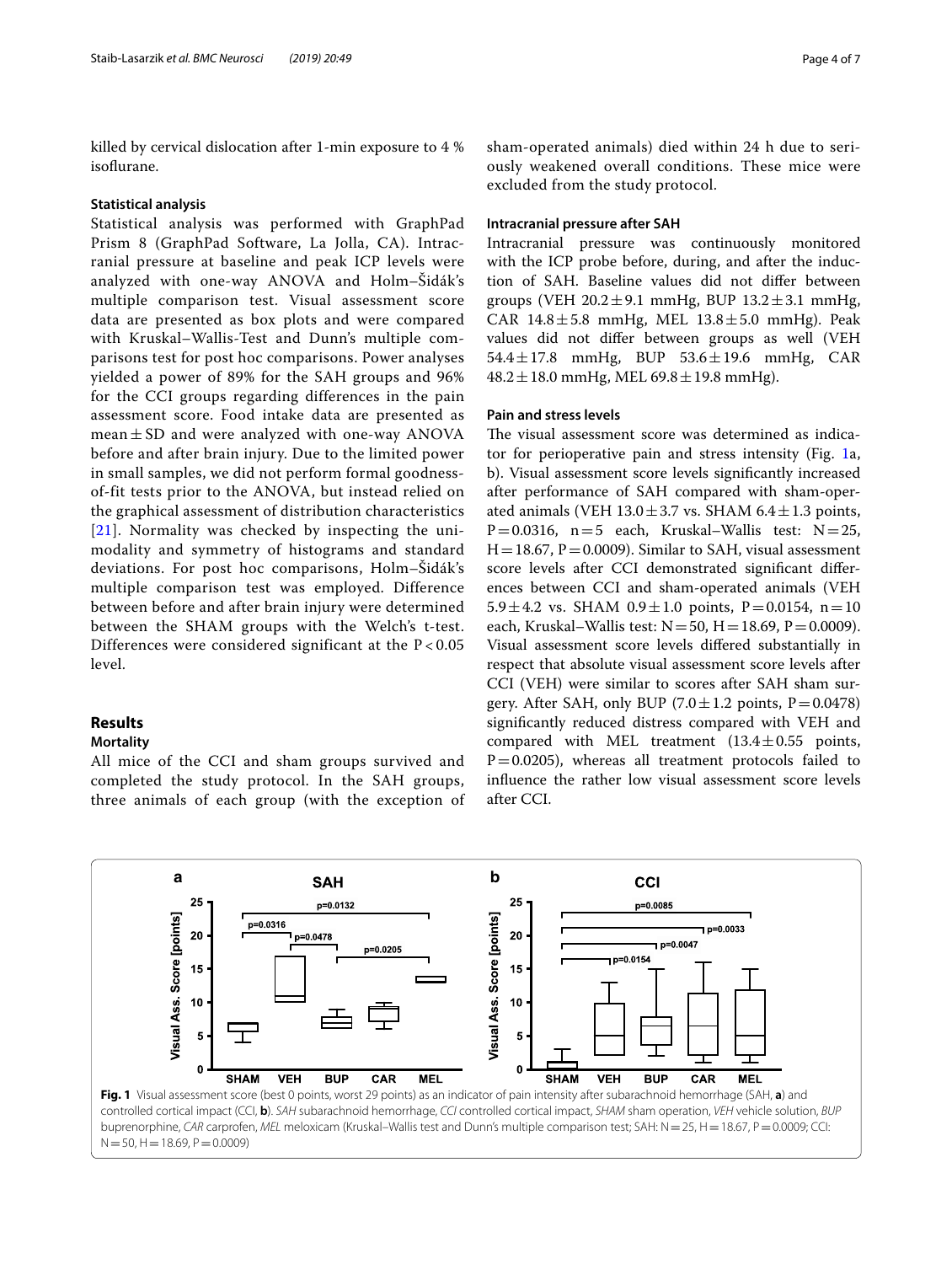

## <span id="page-4-0"></span>**Food intake**

Food intake (Fig. [2](#page-4-0)a, b) was quantifed and demonstrated a substantial reduction in the amount of eaten food after both SAH and CCI. SAH resulted in an almost cessation of food intake (VEH  $0.002 \pm 0.004$ vs. SHAM  $0.083 \pm 0.016$  g/g body weight, P=0.0001, one-way ANOVA:  $F=11.27$ ,  $P<0.0001$ ), which was not signifcantly infuenced by pain treatment. Food intake was reduced to a lower extent after CCI (VEH  $0.080 \pm 0.036$  vs. SHAM  $0.149 \pm 0.014$  g/g body weight,  $P=0.0012$ , one-way ANOVA:  $F=7.221$ ,  $P=0.0002$ ). Sham-operation also signifcantly reduced food intake both after SAH-SHAM (before:  $0.166 \pm 0.02$  vs. after:  $0.083 \pm 0.016$  g/g body weight, P=0.0001, Welch's t-test:  $F=1.677$ ,  $P=0.6289$ ) and after CCI-SHAM surgery (before:  $0.171 \pm 0.017$  vs. after:  $0.149 \pm 0.014$  g/g body weight,  $P = 0.009$ , Welch's t-test:  $F = 1.552$ ,  $P = 0.5753$ ). In all groups, pain treatment did not infuence food intake.

## **Discussion**

We quantifed surrogate parameters of perioperative pain and stress in a commonly used SAH model and compared the efficacy of three analgesic paradigms. Pain and stress levels were assessed with the visual assessment score and levels after SAH were signifcantly improved by treatment with buprenorphine. In summary, the data show the need for postoperative analgesics for the prevention and treatment of pain and distress after experimental SAH.

According to the animal protection law and as outlined in e.g. the European guidelines, it is required to classify the anticipated pain levels and to provide adequate analgesic treatment in experimental animal research. However, data on this topic is rare and so is the reported use of analgesics. Following the report of Stokes et al. [\[1](#page-6-0)] no signifcant steps have been taken to improve acute postoperative pain in experimental brain research, leading to the call by Pinkernell et al. [[16\]](#page-6-7) for mandatory analgesia after SAH and TBI in rodents. Although analgesic treatment may be standard for some general surgical procedures, there is still great concern in the neuroscience community about the confounding efects of analgesics on outcome after experimental brain injury.

In order to allow a simple quantifcation of pain and stress, the visual assessment score was selected as surrogate parameter and was adapted from Adamson et al. [[20\]](#page-6-11). The score was modified by adding parameters (nest building, teeth grinding, vocalization, and assessment of the skin fold) to increase the sensitivity. The visual assessment score was performed before surgery and after 24 h. Studies assessing pain in mice often note that scores are not assessed at night when mice are most likely to show signs of pain [[20](#page-6-11)] and that only a limited range of behavior is determined for a short amount of time [\[22](#page-6-13)]. A more sensitive methods for the detection of pain in mice may be the "HomeCageScan", an automated behavior recognition software [\[22](#page-6-13)], or the Mouse Grimace Scale [\[23](#page-6-14)]. However, implementation of these techniques is complex, time consuming and not widely established.

SAH and CCI may also cause alteration of pain perception, such as allodynia or hyperalgesia. There are several tests for the assessment of allodynia and hyperalgesia, such as the Frey flament test [[24\]](#page-6-15); however, the purpose of this study was to assess the pain due to the surgical preparation and the pain of the brain injury itself induced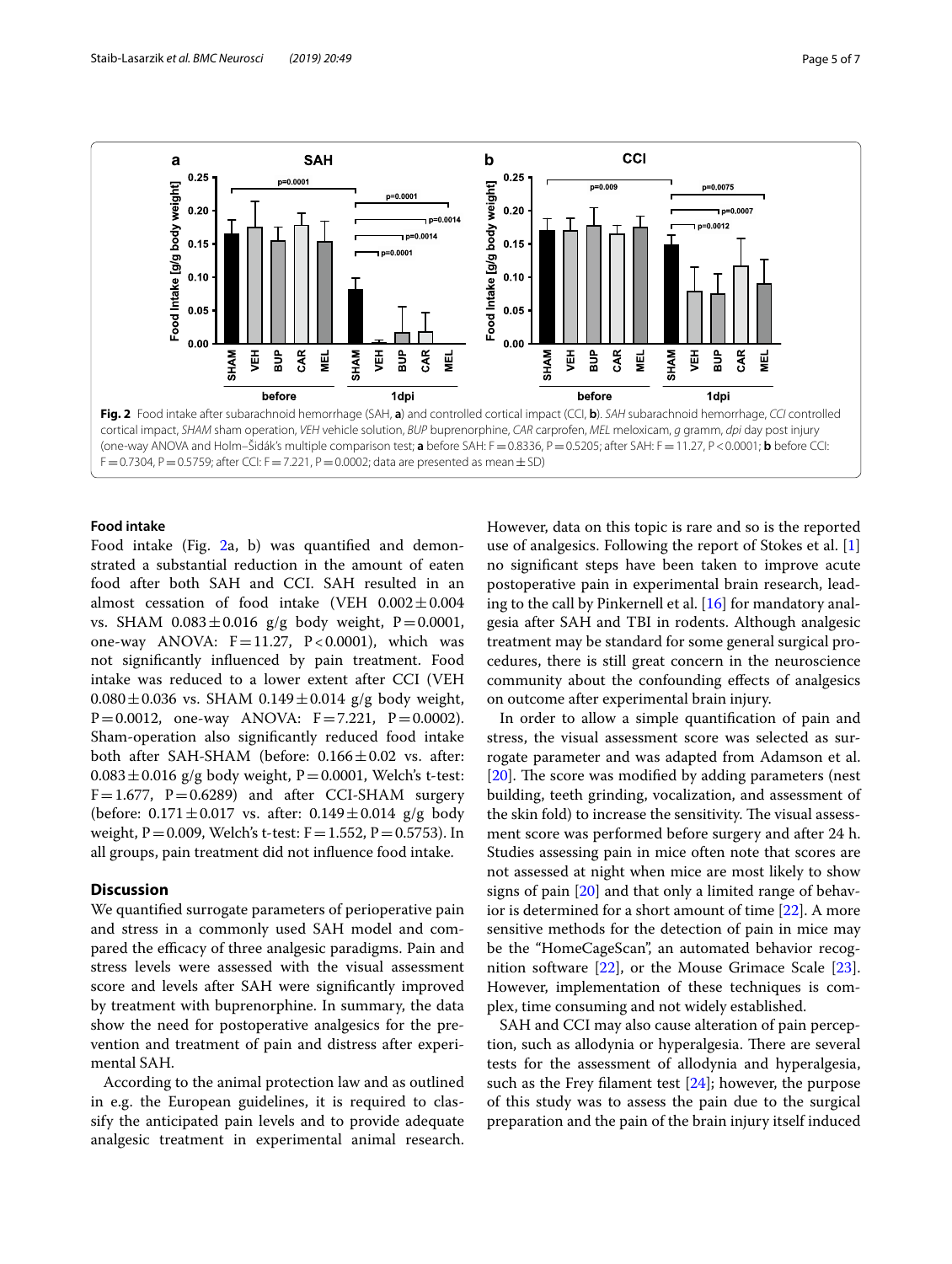by subarachnoid hemorrhage and traumatic brain injury—and not nociception.

In the present investigation, SAH caused high pain/ stress levels, which was improved by pain treatment. Therefore, analgesics should routinely be administered after SAH in mice. In addition, surgical incision of the neck, preparation of the carotid artery, and the preparation of the temporal muscle are accused to contribute to the pain load. This is supported by the present study, which shows marked diferences in visual assessment score levels between SAH-sham surgery and CCI-sham surgery. The data suggest that the surgical preparation of the neck and the carotid artery causes a higher stress burden compared to surgery to the skull only—as required for the CCI model. Unfortunately, the study did not include pain treatment of sham animals. Therefore, we do not know if stress/pain caused by SAH-sham surgery can be improved by the tested pain medication.

Pain and stress levels after SAH were signifcantly improved by administration of buprenorphine, but not after treatment with meloxicam or carprofen. This finding is in line with results of a recent study that attempted to reduce pain using e.g. meloxicam after laparotomy in mice [\[22\]](#page-6-13). Meloxicam in dosages of 1 mg/kg, 5 mg/kg, or 20 mg/kg did not improve pain levels assessed with body weight, automated behavior analyses, and Mouse Grimace Scale evaluating changes in eyes, ears, nose, cheeks, and whiskers. In the present study, meloxicam was administered in a dosage of 1 mg/kg before surgery. Although this dosage was selected based on the recommendations of the German association for laboratory animals (GV-Solas), the dosage may have been too low for a signifcant pain reduction. Similarly, carprofen could have been efective in higher dosages to limit pain and stress after SAH. Unfortunately, the study was designed to test established protocols and not to determine the most efective drug dose. Based on the present data, we therefore cannot predict a potential dose-dependent increase in analgesic action.

In contrast to SAH, all three analgesic treatments failed to infuence pain/stress levels after traumatic brain injury. CCI-sham operated animals showed only a small increase in visual assessment score levels, and CCI animals showed similar pain/stress scores compared to SAH-sham animals. Taken together, the data suggest that the skull preparation alone does not cause relevant pain, whereas CCI induction increase pain/stress to a similar intensity as in SAH-sham animals. Due to lack of diferent tested dosages we cannot rule out that higher dosages might have a benefcial impact on pain/stress levels after brain trauma. The present data suggest that CCI animals do not beneft from a pain therapy.

Although pain and stress levels after SAH were improved by buprenorphine, food intake did not increase to sham levels. A possible explanation is that buprenorphine, like other opioids, impairs the gastrointestinal system—the most common symptom being nausea [\[25\]](#page-6-16). Another possible explanation is the route of application of the analgesics. Subcutaneous injec-

tions were performed every 12 h. Frequent injections are known to cause loss in body weight even in the absence of a surgery due to stress response  $[26]$  $[26]$  $[26]$ . However, the awake animals were injected only once. We therefore think that stress due to the injection plays only a subordinate role in this study. To reduce stress in future studies, a possible alternative is the use of sustained release formulations of buprenorphine and carprofen [[27](#page-6-18), [28\]](#page-6-19), which may provide superior treatment paradigms with fewer injections. A further alternative route of drug administration is the oral self-administration of buprenorphine in jelly [[29\]](#page-6-20); however, this may not be suitable for mice after SAH, which show an almost cessation of food intake.

An important limitation of our investigation is that we only focused on the early symptoms within the frst 24 h after cerebral injury. We therefore cannot give information on the optimal duration of analgesic therapy. The present study determined surrogate parameters of pain and stress, not direct measures such as blood cortisol or catecholamine levels. Future studies are therefore required to investigate optimal drug dosages, treatment duration and the infuence of pain treatment on blood catecholamine and cortisol levels.

## **Conclusions**

We demonstrate that experimental SAH produces higher pain surrogate levels than SAH sham-surgery and CCI, which is signifcantly improved by buprenorphine treatment. The present data therefore suggest that SAH mice beneft strongly from pain treatment. In contrast to SAH, analgesic treatment did not improve stress and pain levels in animals subjected to experimental TBI.

These observations may seem trivial; however, the results of the present investigation are the frst description of post-interventional pain/stress levels in the widely used flament SAH model and after controlled cortical impact injury. The data may provide useful information to estimate the postoperative pain levels and the requirement for analgesic treatment in these experimental models.

#### **Abbreviations**

SAH: subarachnoid hemorrhage; CCI: controlled cortical impact; TBI: traumatic brain injury; SHAM: sham operation; VEH: vehicle; BUP: buprenorphine; CAR: carprofen; MEL: meloxicam; ICP: intracranial pressure.